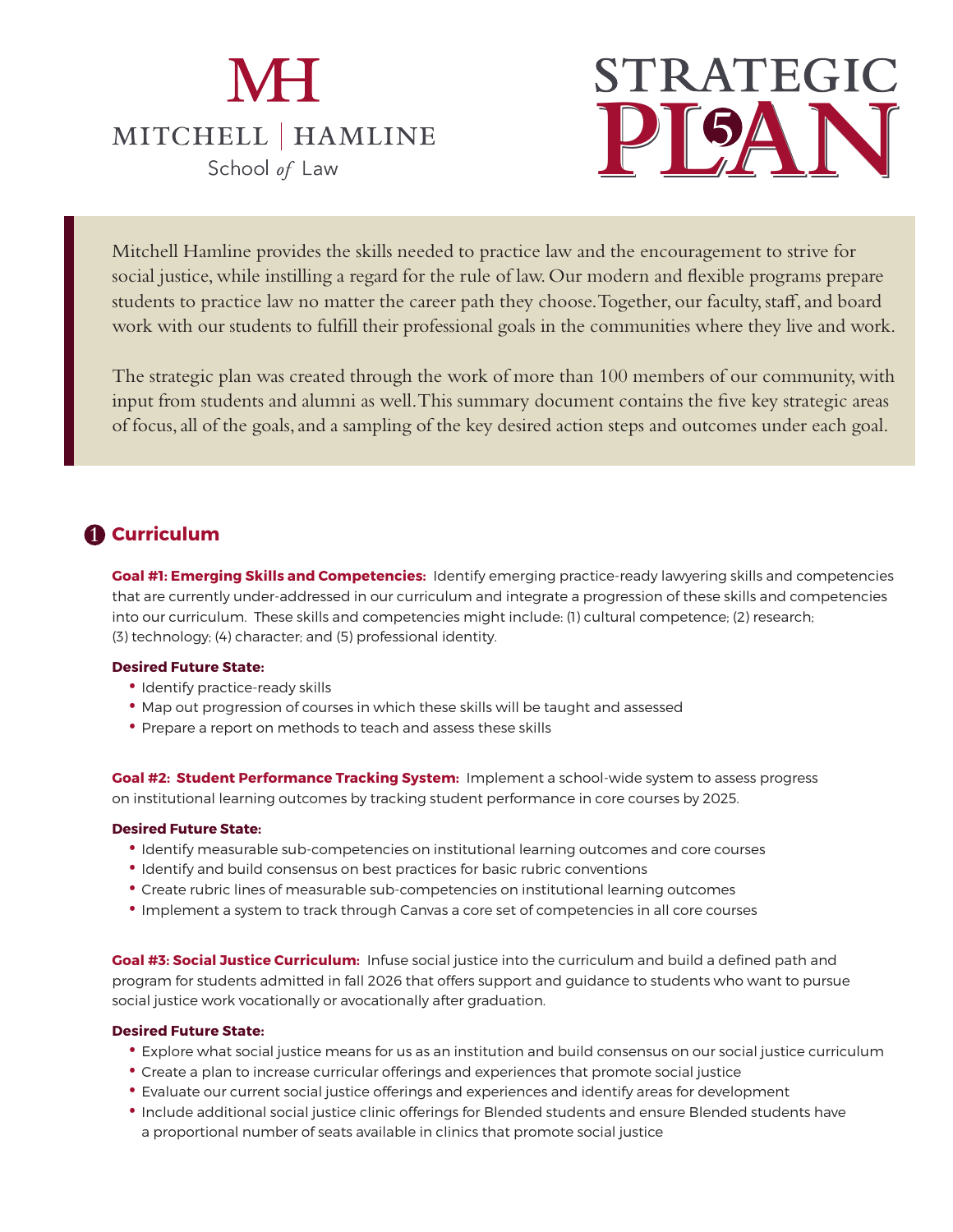**Goal #4: BAM/Blended Integration:** Offer 85% of all upper-level courses to students regardless of enrollment option by 2025.

#### **Desired Future State:**

- Identify potential barriers to students cross-enrolling in BAM and Blended courses
- Innovate and pilot courses that can be offered across enrollment options
- Pilot delivering upper-level classes in a variety of Hyflex formats and offering some upper-level BAM courses with asynchronous instruction
- Develop a scheduling and registration protocol that eliminates barriers to cross-enrollment
- Train faculty on best practices for asynchronous and Hyflex course delivery

### **Access and Opportunity**

**Goal #1: Diversified JD Student Body:** In an effort to diversify the student body, increase the number of J.D. students from groups underrepresented in the legal profession so that the student body is more representative of a designated larger population.

#### **Desired Future State:**

- Define and measure the dimensions of diversity we seek
- Identify barriers to access in marketing, recruiting, and admissions, as well as in our program
- Create programs and procedures to support recruiting and retaining students from historically underrepresented groups
- Implement conditional or alternative admission program and expanded law school preparation programs using new technology or current technology in new ways
- Develop partnerships with other institutions to create pipelines and pathways for students from underrepresented groups
- Institutionalize recruiting and admissions efforts to produce more predictable enrollment that meets institutional goals

**Goal #2: Funding Alternatives:** Leverage resources, including alumni and institutional connections, to create funding alternatives that provide equitable and affordable law school financing for students from underrepresented groups and modest means, and those who plan public law or lower-paid careers.

#### **Desired Future State:**

- Research student needs for financing legal education and alternative financing models
- Create a plan for funding appropriate financing models to respond to those needs
- Complete first phase of funding for new financing models and begin to award funding

**Goal #3: Learning Opportunities for Non/Post-JD:** Create and implement valuable and marketable learning opportunities for non-JD students to pursue law-related careers and for post-JD students to continue developing their law-related knowledge and skills.

- Identify subject and work areas and target audiences
- Consider how programs can strengthen alumni connections and improve access to historically underrepresented students, and how technology can be used to support new programs
- Create new offerings by developing relationships with educational and community institutions, identifying faculty and staff to develop the programs, and seeking appropriate accreditation
- Market, admit students to, and execute selected programs and start evaluating results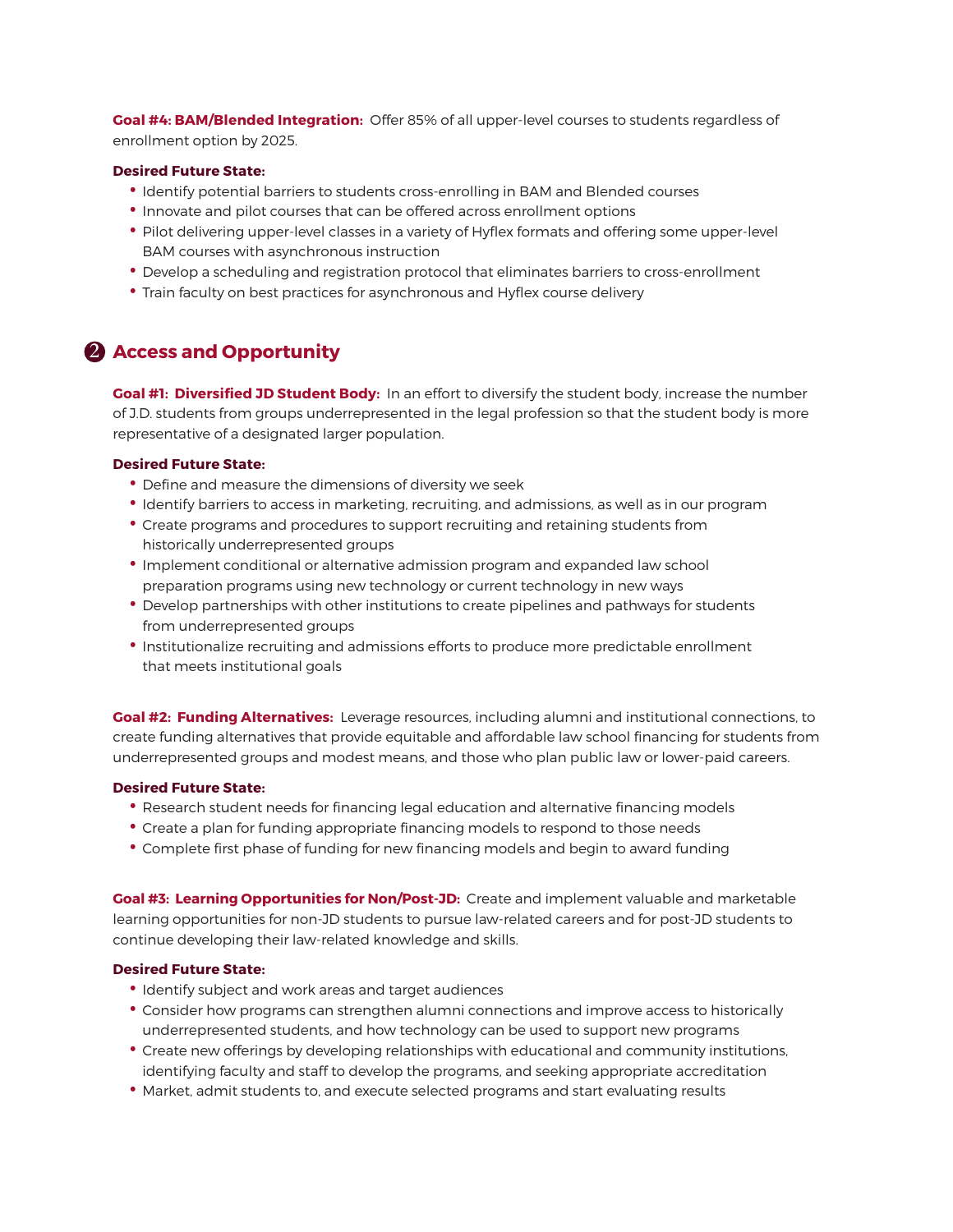# **Student Experience 3**

**Goal #1: Empowered Members of Legal Profession:** Empower all students, especially students from groups underrepresented in the legal profession, to see themselves as members of the legal profession throughout their enrollment at Mitchell Hamline.

#### **Desired Future State:**

- Communicate expectations and all aspects of curriculum and requirements for successful completion of law school
- Develop benchmarks to determine if expectations and competencies about critical information needed to practice law are being delivered
- Increase participation in experiential learning opportunities
- Increase percentage of passing and satisfactory grades and reduce withdrawals and missed graduation requirements
- Encourage students to engage with each other through participation in the peer mentoring program

**Goal #2: Student Trust in Mitchell Hamline:** Faculty, staff, and administration demonstrate their investment in all students' personal and professional well-being.

#### **Desired Future State:**

- Ensure the physical campus is accessible to all
- Strengthen universal design for learning in the brick-and mortar and online classrooms
- Support students with well-being practices and opportunities including resiliency and trauma-informed teaching and practice

**Goal #3: Relationship Building Opportunities:** Increase opportunities for students to build relationships across enrollment options. Increase relationships with alumni through highlighting and respecting similar and diverse backgrounds as well as commending on achievements.

#### **Desired Future State:**

- Develop a baseline of student participation in extracurricular activities
- Share and market student success to celebrate students' backgrounds and paths to Mitchell Hamline
- Build community with alumni around shared experiences and respect and compassion for differences
- Define and operationalize what it means to be a Mitchell Hamline student and alum, and share these definitions

## **Organizational Excellence and Culture 4**

**Goal #1: Communication:** Implement a communication structure and plan for Mitchell Hamline Administration, Staff, Faculty and Board that is designed to educate and inform one another of Mitchell Hamline policies and initiatives, provide timely updates, solicit feedback, and encourage dialogue and collaboration.

- Identify all current policies, and form a group to review and approved proposed policies
- Select new technology to manage and communicate policies
- Implement a new system to manage and communicate policies
- Implement a new communication plan for informing all constituencies about new initiatives and new/updated policies and procedures